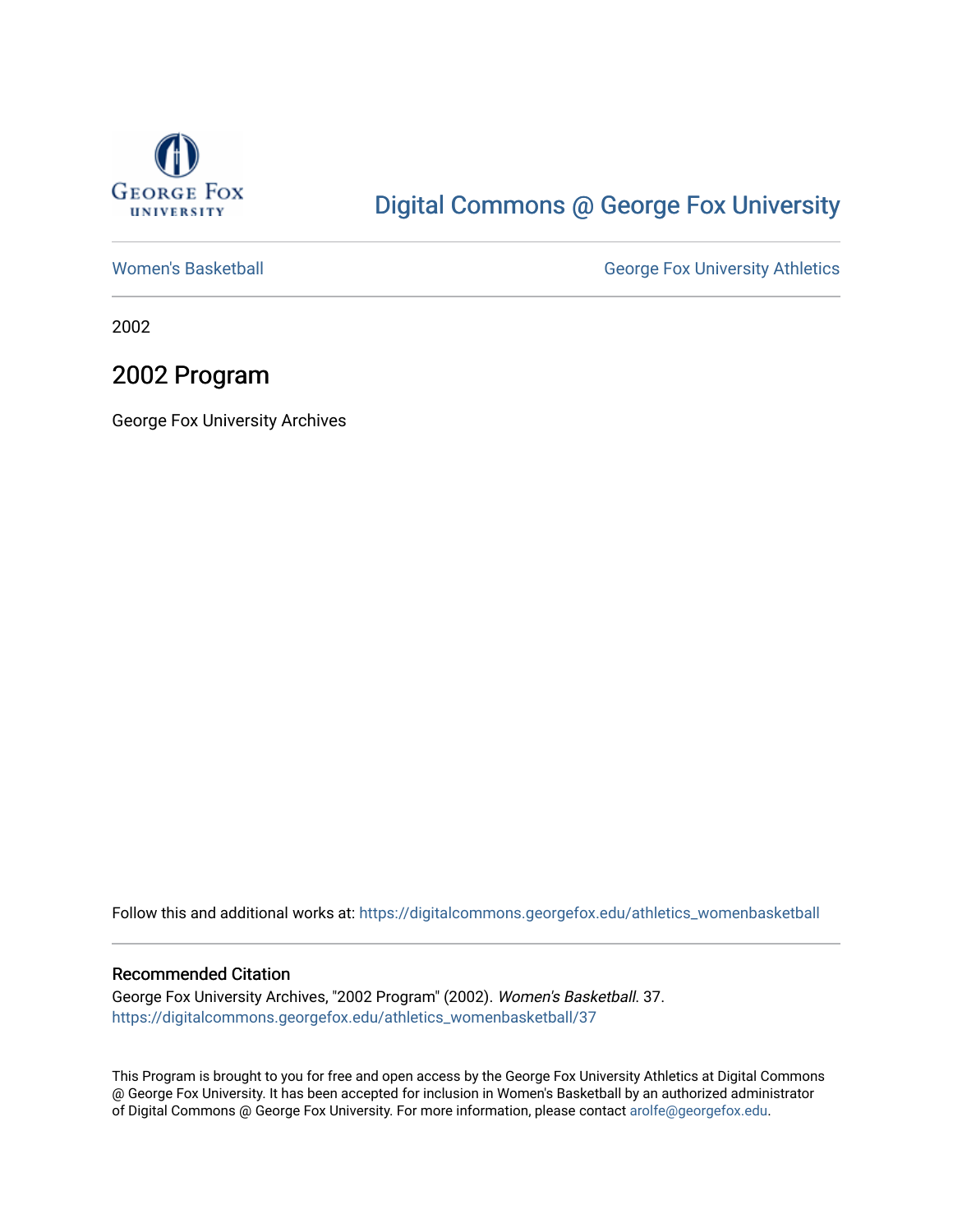## GEORGE FOX UNIVERSITY

I

 $\Gamma$ ï Г 2002-03



BRUINS

**WHEELER SPORTS CENTER MILLER GYMNASIUM NEWBERG, OREGON** 

DISEN



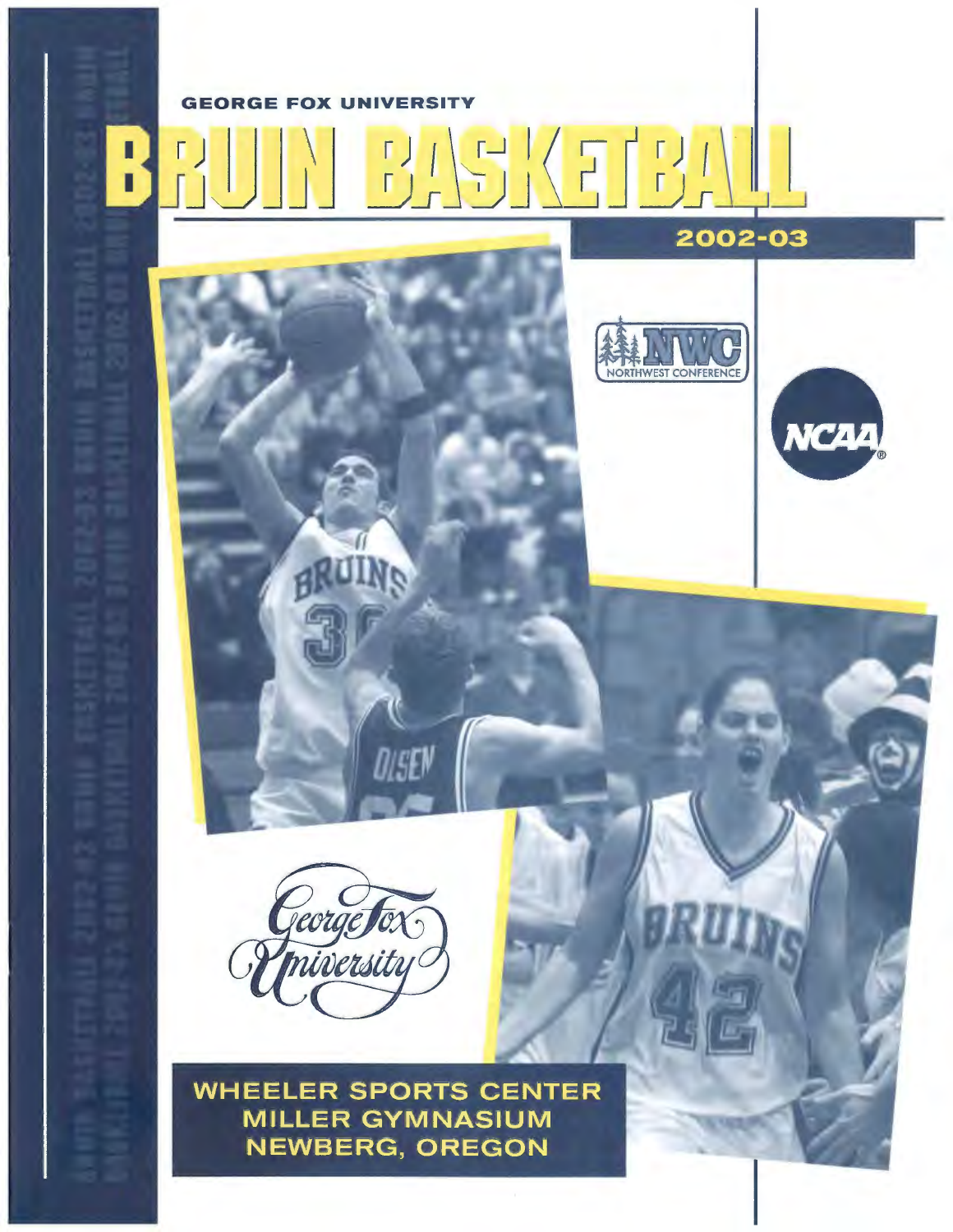George Fox University, an evangelical Christian liberal arts college, is expanding, both in size and in reputation. Enrollment has more than quadrupled in the last 16 years, increasing from  $\frac{249}{1986}$  to 2.745 in the fall of 2002.

#### THE UNIVERSITY

Since1986, George Fox has been named one of "America's Best Colleges" 13 times by U.S. News & World Report. In 1999, the school ranked second overall and third in academic reputation among Western regional liberal arts colleges. The magazine also named the University its category.

George Fox offers unique programs to its students. Every incoming freshman is given a computer to use and keep upon graduation. When students reach their third year, they are eligible for the Juniors Abroad program, in which the University pays transportation costs for an overseas study tour.

one of the region's best values among schools in  $\vert$  of 1.8 million, and 32 miles north of Salem, the George Fox University is located in Newberg, Oregon (pop. 18,280), 24 miles southwest of Portland, the state's largest metropolitan center state capitol.

#### WHEELER SPORTS CENTER

Entered by crossing a wooded canyon on a 200-foot bridge, the Coleman H. Wheeler Center for Sports and Physical Education, home of the George Fox Bruins' volleyball and men's and women's basketball teams, is a natural place to play sports of all sorts.

because of the many schools in the West with  $\vert$  the \$2.7 million, 55,000-square-foot complex is "Pacific" in their title, the name was changed to  $\vert$  the University's largest building. It contains the The Sports Center was designed by noted architect Pietro Belluschi to sit unpretentiously alongside tree-shaded Hess Creek Canyon. Built using gifts from prominent lumbermen, the building features a two-level oak parquet lobby and a large window area overlooking the adjacent natural terrain. Completed in June 1977,

The school opened in 1885 when Willamette Valley Quaker settlers established Pacific Academy. It was during those early days that George Fox's most prominent alumnus attended - Herbert Hoover, later the 30th President of the United States. The college division was organized in 1891 to provide more advanced instruction and the name became Pacific College. In 1949,

George Fox College, honoring the founder of James and Lila Miller Gymnasium, the Bruins' the Friends (Quaker) Church.

## **T H E UNIVERSITY** I **T H E A R E N A**

In 1996, with the addition of Western Evangelical Seminary, George Fox became a university, offering students a Christ-centered education and the choice of 35 undergraduate majors and nine graduate degrees. On Jan. 1,2000, the seminary was renamed George Fox Evangelical Seminary.



2002-03 GEORGE FOX WOMEN'S BASKETBALL TEAM: Back row (1-r): Head coach Scott Rueck, Jessica Baynes, Brittanie Strutz, Emily Ruggles, Darby Cave, Sarah Myhre, Erin Powers, Kellie Thomas, Assistant coach Mike Warmanen. Front row (1-r): Melissa Alexander, Tiffany Gugel, Amy Fitch, Liz Clark, Jessica, Gama, Heidi Collier, Kim Leith, Laura Koval, Assistant coach Kerry Rueck.

2

home court. The Center features a 116x174-foot gymnasium with three full-length basketball courts, three volleyball courts, and 10 badminton courts. The ceilings are 32 feet over the hardwood maple floor. The total seating capacity is 2,750.

Contained on the upper level are a staff room, multipurpose room, classrooms, and athletic administration and faculty offices. A 1,500 square-foot weight room was remodeled in the summer of 1993. The lower level contains a concession area, dressing rooms, team rooms, laundry, equipment-issuing room, and storage space. An east wing of the building houses two racquetball courts.



The building may be entered on two levels. The east-side ground level is accessible from the parking lot by crossing the foot bridge. The on-campus community enters on the west-side second floor.

The building is named for long-time Oregon lumberman Coleman H. Wheeler, former chairman of the board of Willamette Industries. The gymnasium is named for former George Fox board member James Miller, the former president of Cascadia Lumber Co., and his wife, Lila.



2002-03 GEORGE FOX MEN'S BASKETBALL TEAM: Back row (1-r): Assistant coach Mitch Ratzlaff, Bryan Wadlow, Dan Gugliotta, Zach Hollin, Mark Gayman, Kenny Macy, Head coach Mark Sundquist. Front row (1-r): John Macy, Trevor Person, Brett Yeager, Nate Tyler, Ben Melvin, Joe Gonzales, Mark Johnson, Aaron Schmick.2001-02



## Serving Newberg

Nap's Thriftway has been Newberg's grocery source since 1937. Owners Rich and Mary Peterson look forward to serving the community in an expanded capacity in the new millennium, featuring an in-store deli, bakery, video department, and the finest produce and meat departments available.

## Open 24 Hours

Convenient Hours at Supermarket Prices **I 12** E. First St., Downtown Newberg • (503) 538-8286 Fax: (503) 538-5514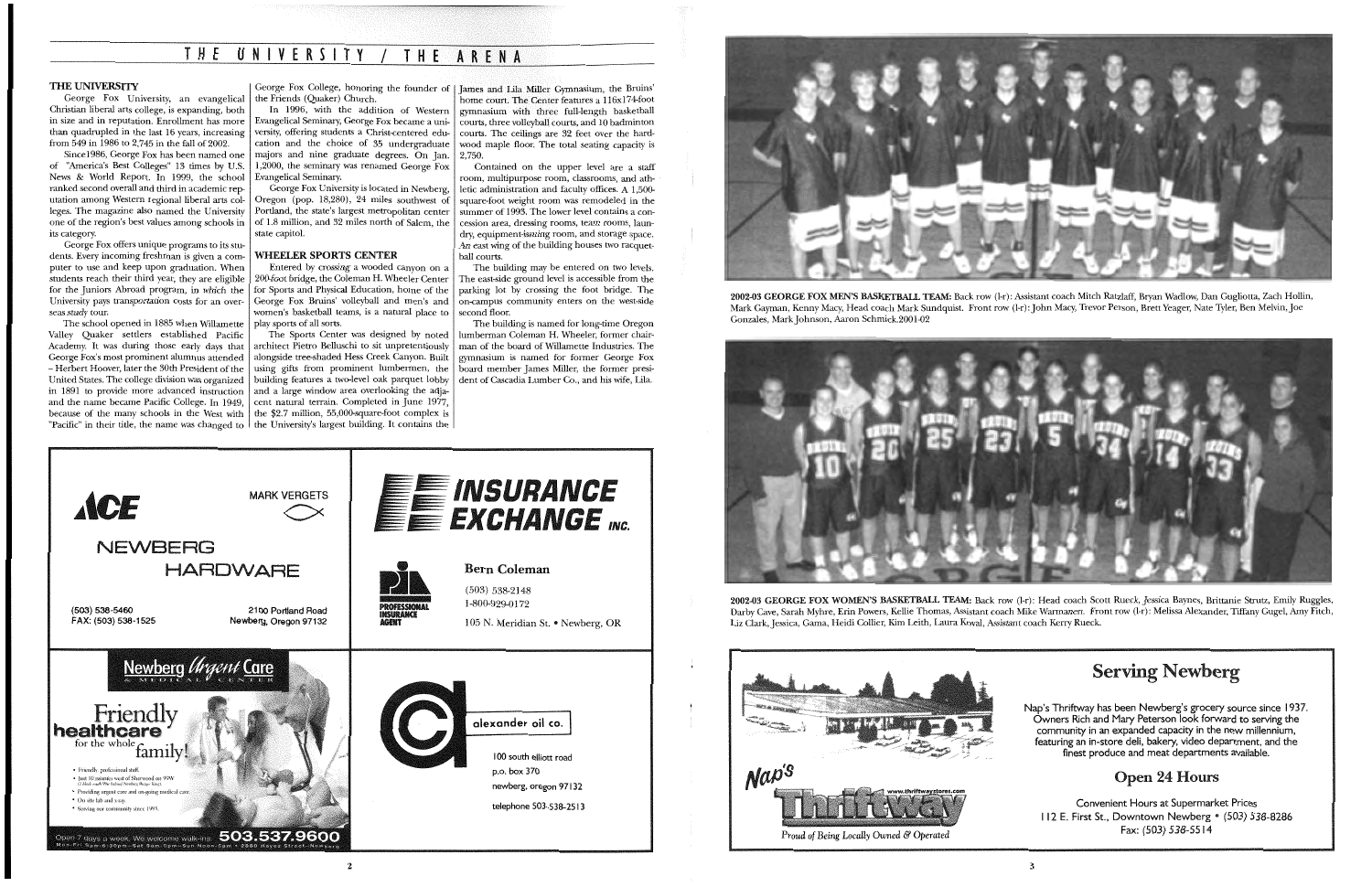## WOMEN'S COACHING STAFF



Head Coach

on the horizon of college coaching- at any level. In that time, he has guided the George Fox University women's basketball

team to a 115-39 record (a .747 winning percentage), four postseason playoff appearances, and national recognition in the NCAA Division III top 20.

Rueck's 2001-02 Bruins put together another outstanding season, posting a 20-6 record and played basketball for George Fox from 1993-95. tying for 3rd in the Northwest Conference at 11-5. The team set a new record for the best start to a season by winning its first 11 games, and was ranked as high as 6th in the nation at one point. His 2000-01 team went 23-3, won the NWC title, reached the second round of the NCAA National Tournament, and was ranked No. 1 in the nation for two weeks.

#### In just six short years, Scott | head coach, with their record improving each Rueck has established himself as year. Rueck's players have eamed four NAIA All-Portland, Ore., where he also lives. one of the brightest new lights America awards, two NCAA All-America awards, search that yielded four finalists. The Bruins have before coming to George Fox. posted winning records in each of his five years as and 13 All-Northwest Conference awards.

#### **KERRY RUECK** Assistant Coach

played on the nationally ranked 1993-94 and 1994-95 teams. Arguably the best outside shooter in team history, she set school records for 3-point accuracy in a season  $(.414)$  and a career  $(.388)$ , and for most 3-pointers in a career (119), marks which have since been broken.

Rueck earned her bachelor of arts degree in elementary education in 1995 from George Fox, and now teaches fifth grade in the Newberg

Though only 33, Rueck already has 13 years of coaching experience. While still a student at Oregon State, he was an assistant boys' coach at Ore., he was an All-Northwest League point Santiam Christian High (1989-93). He served as a guard for Portland Adventist Academy before women's assistant under George Fox head coach graduating in 1989. He went on to play two sea-Sherri Murrell (193-95), and coached the sons at Walla Walla College. He coached the women's tennis team (1995-96). When Murrell boys' team at Portland Adventist Academy for left, Rueck was named interim head coach for a  $\vert$  three seasons (1991-1994), and was head men's year, then permanent head coach after a national coach at Walla Walla College for a year (1994-95)

Rueck also teaches in the department of health and human performance, and directs the Victory Hoop Camp for Portland youth. A graduate of Glencoe High in Hillsboro, Ore., he eamed his bachelor's degree in exercise and sports science in 1991 and a master of arts in physical education teaching in 1992, both from Oregon State. He lives in Newberg with his wife, Kerry, who

#### MIKE WARMANEN Assistant Coach

In addition to coaching, Warmanen is an athletic goods salesman for AllTeam Image in

> Highest FT% (min. 6 fta): Nancy Rissmiller  $\dots\dots\dots\dots\dots\dots$ . 1.000  $(11-11)$ , vs. Hamline,  $11/22/97$

#### Most Rebounds:

Now in his sixth year as an assistant with the women's basketball team, Mike Warmanen brings to the program head coaching experience at both the high school and college leveL A native of Forest Grove, School District.

Kerry (Aillaud) Rueck, who married head coach Scott Rueck in 1996, is in her fifth season as an assistant coach for the George Fox women's basketball team. She first came to George Fox as a transfer from Skagit Valley Community College, and

> 35 (L35-55) ...... vs. Wamer Pacific, 2/13/88; 35 (L 35-61)  $\dots$  at Pacific Lutheran,  $2/27/99$

Fewest Points Allowed: ................ 28 (W 104-28) vs. Columbia Christian, 1/30/93; 28 (W 68-28) ........... at Whitman, 2/19/00

Largest Winning Margin: 76 (W 104-28) vs. Columbia Christian, 1/30/93

Largest Losing Margin: 48 (L 48-96)  $\ldots$  ....... vs. Portland,  $11/30/84$ 



*"39 Years of Sincerity"* 

4

| <b>Most Assists:</b><br>vs. Linfield, $12/10/91$ ;<br>Heidi Rueck  13<br>vs. Northwest Nazarene, 2/19/93                                                                                                                                   | Most 3-Pt FGA:<br>31 at Lewis & Clark, $2/08/00$<br>Highest 3-Pt FG% (min. 5 fga):<br>$1.000(5-5)$ , vs. Lewis & Clark, $11/27/90$ |
|--------------------------------------------------------------------------------------------------------------------------------------------------------------------------------------------------------------------------------------------|------------------------------------------------------------------------------------------------------------------------------------|
| <b>Most Steals:</b>                                                                                                                                                                                                                        | <b>Most Free Throws:</b>                                                                                                           |
|                                                                                                                                                                                                                                            | 32 (32-47)  vs. Central Washington, $11/19/93$                                                                                     |
| vs. Whitworth, $1/26/01$                                                                                                                                                                                                                   | Most FT Attempts:                                                                                                                  |
| <b>Most Blocked Shots:</b>                                                                                                                                                                                                                 | 47 (32-47)  vs. Central Washington, $11/19/93$                                                                                     |
|                                                                                                                                                                                                                                            | Highest $FT\%$ (min. 6 fta):                                                                                                       |
| vs. Western Oregon, $1/11/83$                                                                                                                                                                                                              | .961 (25-26)  vs. Willamette, $1/23/87$                                                                                            |
| <b>TEAM SINGLE-GAME RECORDS</b>                                                                                                                                                                                                            | <b>Most Rebounds:</b>                                                                                                              |
| <b><i>Marting Committee Committee Committee Committee Committee Committee Committee Committee Committee Committee Committee Committee Committee Committee Committee Committee Committee Committee Committee Committee Committee Co</i></b> |                                                                                                                                    |

in the Student Union Building

Fri. 8:00 a.m. to 5:00 p.m. (503) 554-2540 George Fox Pordand Center 12753 S.W. 68th Ave., Portland (503) 554-6125 r------------------------------------------------~ Get 10% off your next purchase of any George Fox apparel, mugs, or giftware *10% off originally marked price* • *Textbooks not included* 

**TWO LOCATIONS:** 

Visit Your **GEORGE FOX UNIVERSITY Bookstores** 

George Fox Newberg Campus *(main store)* 



2211 Portland Rd. • Guest laundry Newberg, Oregon 97132 (503) 537-3000 fax (503) 537-3900

*Coupon must be presented at purchase*  



#### Most Points: Sue (Knaupp) Kroes . . . . . . . . . . . . . . . . . . . . 40 vs. Gonzaga, 1976 Most Field Goals:

Tammy Lewis . . . . . . . . . . . . . . . . . . . . . . . . . . 14 (14-19), vs. Southern Oregon, 2/15/86

Most FG Attempts: Debby Wiggers . . . . . . . . . . . . . . . . . . . . . . . . . 35 (12-35), vs. Whitman, 1/22/82

Highest FG% (min. 10 fga): Katie Lacey . . . . . . . . . . . . . . . . . . . . . . . . . .900 (9-10), vs. Menlo, 11/27/99

Most 3-Pt Field Goals: Christy Brock . . . . . . . . . . . . . . . . . . . . . . . . . . . 7 (7-12), vs. Whitman, 1/08/99

Most 3-Pt FG Attempts: Christy Brock . . . . . . . . . . . . . . . . . . . . . . . . . . 12 (3 times in 1998-99)

#### Highest 3-Pt FG% (min. 5 fga): Traci Blair .......................... 1.000

(5-5), vs. Lewis & Clark, 11/27 /90; Tabitha (Dawson) Greller .............. 1.000 (5-5), vs. Hamline, ll/22/97

#### Most Free Throws:

Angela Pettit . . . . . . . . . . . . . . . . . . . . . . . . . . 15 (15-21), vs. Lewis & Clark, 2/18/97

Most FT Attempts: Angela Pettit . . . . . . . . . . . . . . . . . . . . . . . . . . 21 (15-21), vs. Lewis & Clark, 2/18/97

Debby Wiggers . . . . . . . . . . . . . . . . . . . . . . . . 23 vs. Linfield, 12/08/81; Tammy Lewis . . . . . . . . . . . . . . . . . . . . . . . . . . 23 vs. Western Oregon, 2/27/88

Most Points:

105 (W 105-39) .. vs. Western Baptist, 11/20/92 Most Points Allowed: 105 (L 64-105) ... vs. Western Oregon, 2/26/87

Fewest Points:

#### INDIVIDUAL SINGLE-GAME RECORDS | Most Assists: Heidi Rueck ...

## WOMEN'S BASKETBALL RECORDS

Most Field Goals:

44 .......... vs. Columbia Christian, 1/30/93 Most FG Attempts:

 $95$  ................ vs. Concordia,  $12/04/81$ 

Highest FG% (min. 15 fga): .619 (26-42) ..... vs. Pacific Lutheran, 2/24/01

.195  $(10-51)$  ..... at Western Oregon,  $2/28/95$ 

Lowest FG% (min. 15 fga):

Most 3-Pt FG:

*Vineyard Graphics* 

16 ............... at Lewis & Clark, 2/08/00

DESIGN • PRINTING

**11** 0 South Elliott Road Newberg, Oregon 971 32

| <b>Most Assists:</b>                   |
|----------------------------------------|
| 27 vs. Northwest Nazarene, $2/08/91$ ; |
| 27 vs. Columbia Christian, $1/30/93$   |
|                                        |

Most Steals: 29 .............. vs. Oregon Tech, 12/29/89

Most Blocked Shots: 12 .............. vs. Lewis & Clark, 1/19/85; 12 ............. vs. Eastern Oregon, 2/18/89

Most Turnovers: 46 ................... vs.Portland, 1/26/84

Fewest Turnovers: 6 ................... atv\'hitworth, 1/6/01

Most Personal Fouls: 33 ............... vs. Lewis & Clark, 1/03/92



- Kids under 12 free
- Indoor pool/ spa
- Continental breakfast
	-
	- Exercise room

Phone: 503.538.7345 • Fax: 503.538.7033 E-mail: info@vinegraphics.com Web Site: www.vinegraphics.com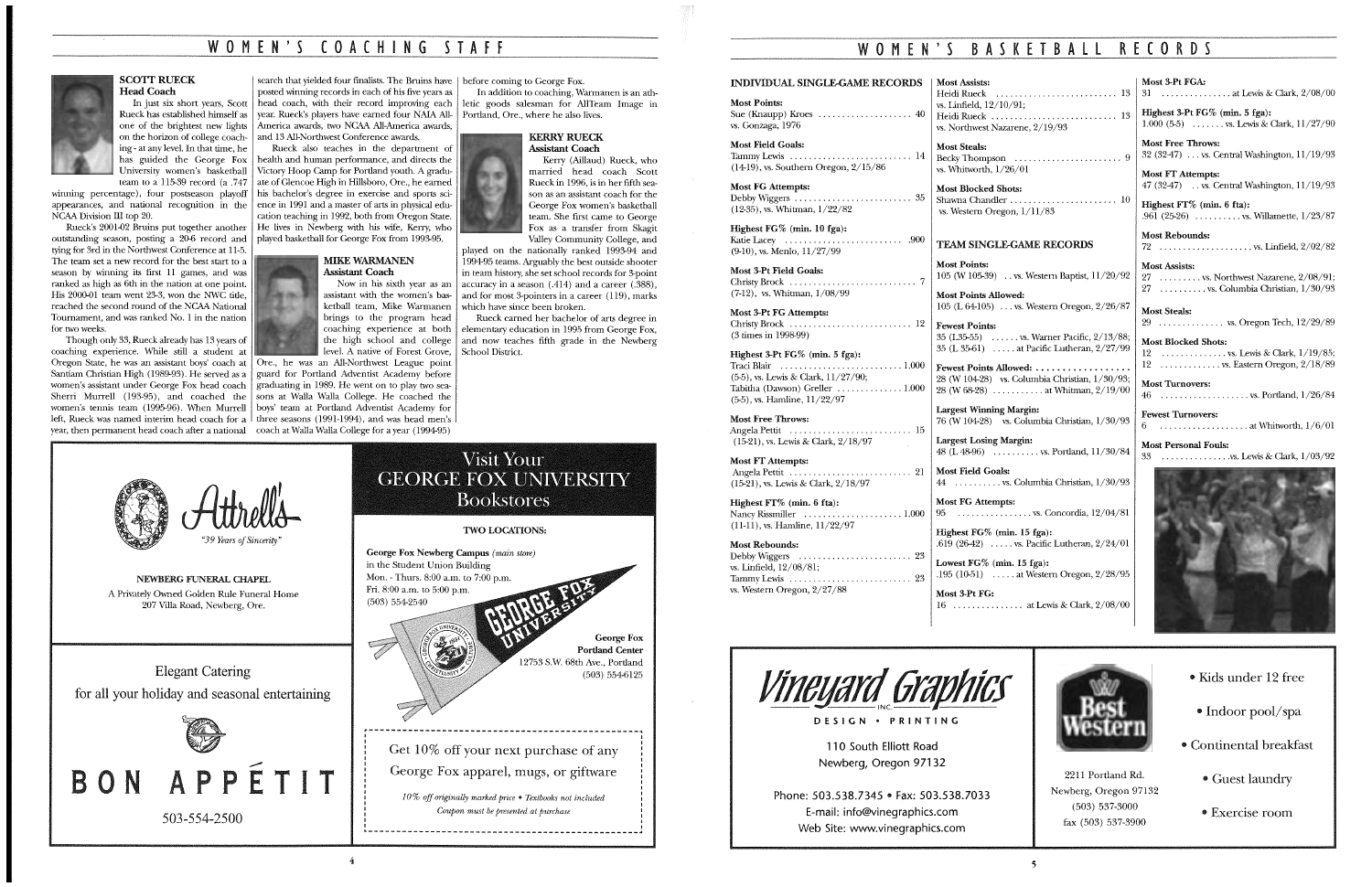## WOMEN'S ROSTER

## '01-02 Record: 20-6 '01-02 NWC Record: II-5 (3rd, tie) '01-02 Post-Season: 0-1 (NWC Tournament<br>seminfinals) Letterwinners Back/Lost: 6/8 Starters Back/Lost: 2/3



| No. | Name                    | Pos. | Ht.      | Yr./El.                      | <b>Hometown (Previous School)</b>    |
|-----|-------------------------|------|----------|------------------------------|--------------------------------------|
|     |                         |      |          |                              |                                      |
| 5   | Jessica Gama            | P    | 5-11     | Fr/Fr.                       | Troutdale, Ore. (City Christian HS)  |
| 10  | Melissa Alexander       | PG   | $5-3$    | So./So.                      | Portland, Ore. (Wilson HS)           |
| 11  | Jessica Baynes          | P    | $5-11$   | $\Gamma$ /So.                | Joseph, Ore. (Pepperdine Univ.)      |
| 14  | Kim Leith               | PG   | $5 - 7$  | Fr./Fr.                      | Sherwood, Ore. (Sherwood HS)         |
| 20  | <b>Tiffany Gugel</b>    | W    | $5-7$    | Fr/Fr.                       | Douglas, Ore. (Douglas HS)           |
| 22  | <b>Erin Powers</b>      | W    | $5-11$   | Fr/Fr.                       | Salem, Ore. (South Salem HS)         |
| 23  | Liz Clark               | w    | 5-9      | So./So.                      | Elbe, Wash. (Eatonville HS)          |
| 24  | <b>Brittanie Strutz</b> | P    | $5-11$   | Fr./Fr.                      | Oregon City, Ore. (Oregon City HS)   |
| 25  | Amy Fitch               | W    | 58       | $\int$ r./ $\int$ r.         | Ritzville, Wash. (Spokane Falls CC)  |
| 30  | Kellie Thomas           | W    | $5 - 10$ | So./Fr.                      | Medford, Ore. (South Medford HS)     |
| 33  | Laura Koval             | P    | 5-8      | Jr/Jr.                       | Tacoma, Wash. (Whatcom CC)           |
| 34  | Heidi Collier           | W    | $5-8$    | $\int$ r./ $\int$ r.         | Blaine, Wash. (Whatcom CC)           |
| 40  | Sarah Myhre             | P    | 6-0      | So./So.                      | Corvallis, Ore. (Crescent Valley HS) |
| 42  | Darby Cave              | P    | 6-0      | $\int r^2 \, \mathrm{d} r$ . | Portland, Ore. (Central Catholic HS) |
| 50  | <b>Emily Ruggles</b>    | P    | $5 - 11$ | Sr./Sr.                      | Eugene, Ore. (South Eugene HS)       |
|     |                         |      |          |                              |                                      |

| NO.                     | <b>NAME</b> | <b>THREE-POINT</b> | <b>FIELD GOALS</b>  | <b>FREE THROWS</b>    | <b>FOULS</b> | FG | <b>FT</b> | <b>TP</b> |
|-------------------------|-------------|--------------------|---------------------|-----------------------|--------------|----|-----------|-----------|
|                         |             | 3 3 3 3 3 3        | 2 2 2 2 2 2 2 2 2 2 | 11111111111           | 12345        |    |           |           |
|                         |             | 3 3 3 3 3 3        | 2 2 2 2 2 2 2 2 2 2 | 1111111111            | 12345        |    |           |           |
| ●                       |             | 3 3 3 3 3 3        | 2222222222          | 1111111111            | 12345        |    |           |           |
| m                       |             | 3 3 3 3 3 3        | 2 2 2 2 2 2 2 2 2 2 | 11111111111           | 12345        |    |           |           |
|                         |             | 3 3 3 3 3 3        | 2 2 2 2 2 2 2 2 2 2 |                       | 12345        |    |           |           |
| m                       |             | 3 3 3 3 3 3        | 2222222222          | 1111111111            | 12345        |    |           |           |
| TU.                     |             | 3 3 3 3 3 3        | 2 2 2 2 2 2 2 2 2 2 | 11111111111           | 12345        |    |           |           |
|                         |             | 3 3 3 3 3 3        | 2 2 2 2 2 2 2 2 2 2 | 1 1 1 1 1 1 1 1 1 1 1 | 12345        |    |           |           |
| P                       |             | 3 3 3 3 3 3        | 2 2 2 2 2 2 2 2 2 2 |                       | 12345        |    |           |           |
| $\qquad \qquad \bullet$ |             | 3 3 3 3 3 3        | 2 2 2 2 2 2 2 2 2 2 | 1111111111            | 12345        |    |           |           |
| Ш                       |             | 3 3 3 3 3 3        | 2 2 2 2 2 2 2 2 2 2 | 1111111111            | 12345        |    |           |           |
| $(\mathbb{C})$          |             | 3 3 3 3 3 3        | 2 2 2 2 2 2 2 2 2 2 | 1111111111            | 12345        |    |           |           |
|                         |             | 3 3 3 3 3 3        | 2 2 2 2 2 2 2 2 2 2 | 111111111111          | 12345        |    |           |           |
|                         |             | 3 3 3 3 3 3        | 2222222222          | 11111                 | 12345        |    |           |           |
|                         |             | 3 3 3 3 3 3        | 2222222222          | 1111111111            | 12345        |    |           |           |
|                         |             | 3 3 3 3 3 3        | 2 2 2 2 2 2 2 2 2 2 |                       | 1 2 3 4 5    |    |           |           |
| a.                      |             | 3 3 3 3 3 3        | 2222222222          |                       | 12345        |    |           |           |
| ◈                       |             | 3 3 3 3 3 3        | 2222222222          | 11111                 | 12345        |    |           |           |
|                         |             | 3 3 3 3 3 3        | 2222222222          | 11111111              | 12345        |    |           |           |
|                         |             | 3 3 3 3 3 3        | 2 2 2 2 2 2 2 2 2 2 |                       | 12345        |    |           |           |
| $\sigma$                |             | 3 3 3 3 3 3        | 2222222222          | 111111111111          | 12345        |    |           |           |
|                         |             | 3 3 3 3 3 3        | 2 2 2 2 2 2 2 2 2 2 | 111111111111          | 12345        |    |           |           |
|                         |             | 3 3 3 3 3 3        | 2 2 2 2 2 2 2 2 2 2 |                       | 12345        |    |           |           |
|                         |             | 3 3 3 3 3 3        | 2222222222          | 1111111111            | 1 2 3 4 5    |    |           |           |
|                         |             | 3 3 3 3 3 3        | 2 2 2 2 2 2 2 2 2 2 | 1111111111            | 12345        |    |           |           |
|                         |             | 3 3 3 3 3 3        | 2 2 2 2 2 2 2 2 2 2 | 11111111111           | 1 2 3 4 5    |    |           |           |

Head Coach: Scott Rueck (7th yr) Assistant Coach: Mike Warmanen (6th yr), Kerry Rueck (5th yr)

## M E N ' *S* ROSTER

#### m (Previous School)

Wash. (Tonasket HS) , Ore. (Century HS) 6-1 160 Fr./Fr. Pleasant Hill, Ore. (Pleasant Hill HS) re. (Culver HS) re. (Culver HS) 5. Ore. (Roseburg HS) oint, Ore. (Crater HS) 6. (Glencoe HS) Ore. (West Albany HS) me, Ore. (Chemeketa CC) re. (Southern California Coll.) , Ore. (Oakridge HS) ound, Ore. (Battle Ground HS)

'0142 Overall Record: \$-20 UL-0200 MWC Rouard: 0-46 (9th) **W-02 Post-Semon: Note** Lemovimurs BackGast RDS<br>Starters BackGast: 5/0

Location: Newburg, Orogon, (81,280) Founded: UHI Enrolmuse 2,745 emination: Examplical Friends (Quaker) President: Dr. David Brandt

Website: www.goorgotes.edu/athletics Athletic Phone: 503-554-2910 Colors: New Blue & Old Gold .~··.·I(M~JII.~·~.·.· Coines: - Novy Blue & Old Gold<br>Affiliation: - MCAA Division III, West Region<br>Conference: - Northwest<br>- November of Athletics - Carlo Techni ~Conference: Morthwest<br>Director of Athietics: Craig Toylor<br>Associate AD: Pat Bailey Arbintic Training Ed. Director: Oals haak Head Athietic Trainer: Karen Hustetter Athletics Secretary: Patty Finding Sports folls Director: Blair Cash

| No. | Name                 | Pos. | Ht.    | Wt. | Yr./El.                                      | Hometow           |
|-----|----------------------|------|--------|-----|----------------------------------------------|-------------------|
| 3   | Mark Johnson         | W    | 5-11   | 157 | So./Fr.                                      | Tonasket,         |
| 5   | Aaron Schmick        | W    | $5-11$ | 170 | Fr/Fr.                                       | Hillsboro,        |
| 20  | Ben Melvin           | W    | $6-1$  | 160 | Fr/Fr.                                       | Pleasant I        |
| 21  | <b>Kenny Macy</b>    | W    | 6-3    | 175 | Sr./Sr.                                      | Culver, O         |
| 23  | John Macy            | W    | 6-3    | 195 | So./So.                                      | Culver, O         |
| 24  | <b>Joe Gonzales</b>  | W    | 5-11   | 165 | Sr./Ir.                                      | Roseburg,         |
| 25  | Dan Gugliotta        | W/P  | 6-3    | 205 | Fr/Fr.                                       | Central P         |
| 30  | Mark Gayman          | W/P  | 64     | 210 | So./So.                                      | Hillsboro,        |
| 31  | <b>Bryan Wadlow</b>  | W/P  | 64     | 195 | $\left[\frac{r}{r}\right]$                   | Albany, O         |
| 33  | Nate Tyler           | W    | $6-2$  | 190 | $\left[\frac{\text{r}}{\text{r}}\right]$ [r. | Sweet Hor         |
| 34  | Zach Hollin          | W/P  | 65     | 185 | $Sr./$ [r.                                   | Salem, Or         |
| 44  | <b>Brett Yeager</b>  | W/P  | $6-3$  | 189 | $\int$ r./ $\int$ r.                         | Oakridge,         |
| 55  | <b>Trevor Person</b> | W    | 6-1    | 175 | Fr/Fr.                                       | <b>Battle Gro</b> |
|     |                      |      |        |     |                                              |                   |

Head Coach: Mark Sundquist (3rd yr) Assistant Coaches: Mitch Ratzlaff (3rd yr)

| NO.<br><b>NAME</b>               | <b>THREE-POINT</b> | <b>FIELD GOALS</b>  | <b>FREE THROWS</b>                                                                                                                                                                                                                                                                                                               | <b>FOULS</b> | FG | FT | TP |
|----------------------------------|--------------------|---------------------|----------------------------------------------------------------------------------------------------------------------------------------------------------------------------------------------------------------------------------------------------------------------------------------------------------------------------------|--------------|----|----|----|
|                                  | 3 3 3 3 3 3        | 2222222222          | 11111111111                                                                                                                                                                                                                                                                                                                      | 12345        |    |    |    |
|                                  | 3 3 3 3 3 3        | 2222222222          | 11111111111                                                                                                                                                                                                                                                                                                                      | 12345        |    |    |    |
| $\bullet$                        | 3 3 3 3 3 3        | 2222222222          | 11111111111                                                                                                                                                                                                                                                                                                                      | 12345        |    |    |    |
| T                                | 3 3 3 3 3 3        | 2 2 2 2 2 2 2 2 2 2 | 1111111111                                                                                                                                                                                                                                                                                                                       | 12345        |    |    |    |
|                                  | 3 3 3 3 3 3        | 2 2 2 2 2 2 2 2 2 2 | 111111111111                                                                                                                                                                                                                                                                                                                     | 12345        |    |    |    |
| Ш                                | 3 3 3 3 3 3        | 2222222222          | 1111111111                                                                                                                                                                                                                                                                                                                       | 12345        |    |    |    |
| $\mathbf{C}$                     | 3 3 3 3 3 3        | 2222222222          | 1111111111                                                                                                                                                                                                                                                                                                                       | 12345        |    |    |    |
| e<br>Ada<br>Banda                | 3 3 3 3 3 3        | 2 2 2 2 2 2 2 2 2 2 | 11111111111                                                                                                                                                                                                                                                                                                                      | 12345        |    |    |    |
|                                  | 3 3 3 3 3 3        | 2222222221          |                                                                                                                                                                                                                                                                                                                                  | 12345        |    |    |    |
| $\bullet$                        | 3 3 3 3 3 3        | 2222222222          | 111111111                                                                                                                                                                                                                                                                                                                        | 12345        |    |    |    |
| TП                               | 3 3 3 3 3 3        | 2 2 2 2 2 2 2 2 2 2 | 111111111                                                                                                                                                                                                                                                                                                                        | 12345        |    |    |    |
| $\mathbf{\overline{\mathbf{U}}}$ | 3 3 3 3 3 3        | 2222222221          |                                                                                                                                                                                                                                                                                                                                  | 12345        |    |    |    |
|                                  | 3 3 3 3 3 3        | 2 2 2 2 2 2 2 2 2 2 | 11111111111                                                                                                                                                                                                                                                                                                                      | 12345        |    |    |    |
|                                  | 3 3 3 3 3 3        | 2 2 2 2 2 2 2 2 2 2 | 11111111                                                                                                                                                                                                                                                                                                                         | 12345        |    |    |    |
|                                  | 3 3 3 3 3 3        | 2 2 2 2 2 2 2 2 2 2 |                                                                                                                                                                                                                                                                                                                                  | 12345        |    |    |    |
|                                  | 3 3 3 3 3 3        | 2 2 2 2 2 2 2 2 2 2 | 11111111111                                                                                                                                                                                                                                                                                                                      | 12345        |    |    |    |
| a d                              | 3 3 3 3 3 3        | 2 2 2 2 2 2 2 2 2 2 | $\begin{tabular}{c} \bf 1 & 1 & 1 & 1 & 1 & 1 & 1 & 1 & 1 \\ \bf 1 & 1 & 1 & 1 & 1 & 1 & 1 & 1 & 1 \\ \bf 1 & 1 & 1 & 1 & 1 & 1 & 1 & 1 & 1 \\ \bf 1 & 1 & 1 & 1 & 1 & 1 & 1 & 1 & 1 \\ \bf 1 & 1 & 1 & 1 & 1 & 1 & 1 & 1 & 1 \\ \bf 1 & 1 & 1 & 1 & 1 & 1 & 1 & 1 & 1 \\ \bf 1 & 1 & 1 & 1 & 1 & 1 & 1 & 1 & 1 \\ \bf 1 & 1 & $ | 12345        |    |    |    |
| $\sqrt{\bullet}$                 | 3 3 3 3 3 3        | 2 2 2 2 2 2 2 2 2 2 | 111111111111                                                                                                                                                                                                                                                                                                                     | 12345        |    |    |    |
|                                  | 3 3 3 3 3 3        | 2 2 2 2 2 2 2 2 2 2 | 11111111111                                                                                                                                                                                                                                                                                                                      | 12345        |    |    |    |
|                                  | 3 3 3 3 3 3        | 2 2 2 2 2 2 2 2 2 2 |                                                                                                                                                                                                                                                                                                                                  | 12345        |    |    |    |
|                                  | 3 3 3 3 3 3        | 2 2 2 2 2 2 2 2 2 2 | 1111111111                                                                                                                                                                                                                                                                                                                       | 12345        |    |    |    |
| LO LI                            | 3 3 3 3 3 3        | 2222222222          |                                                                                                                                                                                                                                                                                                                                  | 12345        |    |    |    |
|                                  | 3 3 3 3 3 3        | 2 2 2 2 2 2 2 2 2 2 | 11111111111                                                                                                                                                                                                                                                                                                                      | 12345        |    |    |    |
|                                  | 3 3 3 3 3 3        | 222222222           | 1111111111                                                                                                                                                                                                                                                                                                                       | 12345        |    |    |    |
|                                  | 3 3 3 3 3 3        | 2222222222          | 1111111111                                                                                                                                                                                                                                                                                                                       | 12345        |    |    |    |
|                                  | 3 3 3 3 3 3        | 2222222221          | 111111111111                                                                                                                                                                                                                                                                                                                     | 12345        |    |    |    |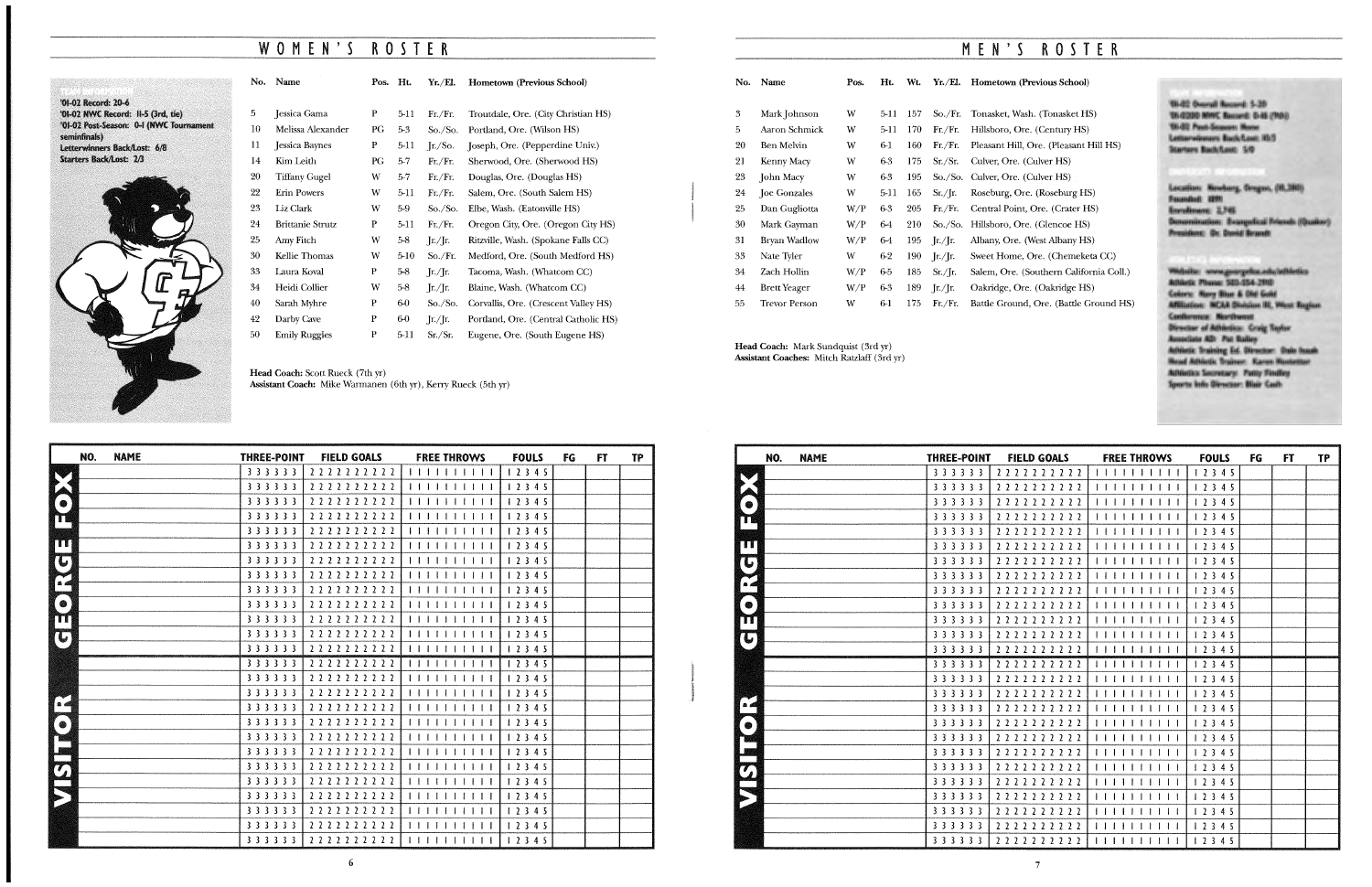## M E N ' *S* COACHING *S* T A F F



#### MARK SUNDQUIST Head Coach

Embarking on his third year as head coach of the George Fox men's basketball program, Mark Sundquist looking forward to a new year that should see the Bruins moving back up the Northwest Conference standings.

Sundquist joined the program in August of 2000, replacing 18-year veteran Mark Vernon, after a national search that ended ironically in the Bruins' backyard! He had spent the 1999- 2000 season as the boys' basketball coach at Newberg High School, only eight blocks from George Fox, after two seasons as the boys' basketball coach at Woodburn (Ore.) High School.

With no time to recruit, Sundquist had to play the hand that was dealt him, and his first team went 8-16 while finishing second in the nation in three-point field goals (9.9 per game). Last year's team was out-sized by almost every opponent and struggled to a 5-20 record, leaving the 36-year-old coach with a two-year record of 13-36, but with his own recruits now in the program, the Bruins' fortunes should begin to reverse themselves.

Sundquist attended Glencoe High in Hillsboro, Ore., then earned four letters at Seattle Pacific (1984-88) as a shooting guard alongside point guard Ritchie McKay, the exmen's coach at Oregon State and now at New

a junior (.818) and senior (.817), with his career mark of .819 ranking 7th all-time at SPU. He was team captain and MVP as a senior, averaging 14.1 ppg while shooting a teambest .514 from the field and .482 from 3-point range, a school record at the time. He had a ting records, since broken, for 3's made (7) and attempted (12) in a game. He was All-Great Northwest Conference and All-NCAA Division II District VIII as a senior.

## Mexico. He led the team in free throw pet. as for the head coaching job at Western Baptist.

Sundquist graduated in 1989 with a bachelor's degree in social sciences/secondary education. He was an assistant women's coach at SPU for a year, coached in the junior high ranks for three years, and spent the 1992-97 seasons as an assistant for the boys' program at Glencoe. He is married to the former Sara Thompson of Bellevue, Wash., and they have a son, Jake, *5* 1/2, and a daughter, Kaitlyn, 2. The Sundquists attend Countryside Community Church in Sherwood.

> MITCH RATZLAFF Assistant Coach

Most 3-Pt Field Goals: ..........................9 (9-17), Nick Haij vs. Concordia, 11/18/94

Former George Fox eager Mitch Ratzlaff, who joined the Bruin men's basketball staff

career-high 33 points at D-I Stanford while set-transferred to George Fox and played for three The 27-year-old Ratzlaff was a four-sport athlete at Salem Academy, earning all-league honors in soccer, basketball and track while also running cross country. He was named Senior Christian Athlete of the Year. After a year at Chemekata Community College, he seasons (1993-96). He was a part-time starter as a sophomore, but his last two years were injuryplagued. He broke a finger early in his junior year, and as a senior, he tore an ACL in his knee before the season started, then broke his foot with only four games left after returning. For battling against all odds, he received the Coaches' Award for Outstanding Attitude and Commitment.

#### along with new head coach Mark Sundquist, is back for his third season, moving up to the top assistant position after the departure of Justin Sherwood

Kenny Stone ............................ 16  $(16-19)$ , vs. College of Idaho,  $1/28/87$ 

*"THE ONE AND ONLY"* 

Highest FT% (min. 6 fta): Justin Paola . . . . . . . . . . . . . . . . . . . . . . . . . 1.000  $(13-13)$ , vs. Western Oregon,  $2/12/94$ 

| <b>Most Steals:</b>                                                    |
|------------------------------------------------------------------------|
|                                                                        |
| vs. Cal-San Diego, 12/19/84;                                           |
|                                                                        |
| vs. Dominican, $1/02/88$ ;                                             |
| Kyle Valentine  11                                                     |
| vs. Puget Sound, $2/13/98$                                             |
| <b>Most Blocked Shots:</b>                                             |
| Dave Wilson $\dots \dots \dots \dots \dots \dots \dots \dots \dots$ 13 |
| vs. Northwest Christian, 11/19/91                                      |

Largest Winning Margin: 87 (W 143-56) ........ vs. Northwest, 1/23/87

Lowest FG% (min. 15 fga): .202 (21-104)  $\ldots$  vs. Pacific, 12/10/67

Ratzlaff graduated cum laude from George

Fox in 1996 with a degree in business and economics, and is now the director of development for the International Family Services, which requires him to travel extensively overseas. He and his wife, Kelleigh, reside in Newberg.

1/2 OFF

ANY DRINK



CLEAN, COMFORTABLE, HOMEY AFFORDABLE RATES

AT THE COFFEE COTTAGE 808 East Hancock (99W) Newberg • (503) 538-5126 Good on George Fox game day. limit one per person. Good 2002-2003 school year.

## KROHN'S **APPLIANCE SERVICE**

2816 Portland Road • Newberg, OR 97132 503-537-5000 • Fax 503-537-9099

- Under 17 free
- Indoor poll, spa
- Continental breakfast
	- On-site laundry
	- Exercise room
- Adjacent restaurant
- In-room coffee



SERVICE FOR ALL MAJOR BRAND APPLIANCES

## 503-538-3613

*"Serious about service since 194* 7"

## M E N ' *S* B A *S* K E T B A l l RECORDS

Most Points: Jeff Hoffman ........................... 50 vs. Columbia Christian, 2/14/91

Most Field Goals: Jeff Hoffman ........................... 19

(19-24), vs. Columbia Christian, 2/14/91 Most FG Attempts:

Larry Craven .......................... 31 vs. Southern Oregon, 1/26/69

Highest FG% (min. 10 fga): JR. Smith . . . . . . . . . . . . . . . . . . . . . . . . . . 1.000 (10-IO),vs. Columbia Christian, l/29/82

Most 3-Pt FG Attempts: Nick Haij .............................. 17 (8-17), vs. St. Martin's, 12/08/93; Nick Haij ............................. 17 (9-17), vs. Concordia, 11/18/94

#### INDIVIDUAL SINGLE-GAME RECORDS Most Steals:

Highest 3-Pt FG% (min. 5 fga):  $I$ eff Hoffman  $\dots\dots\dots\dots\dots\dots\dots$  1.000 (6-6), vs. Columbia Christian, 2/14/91

#### Most Free Throws:

Most FT Attempts: Kenny Stone ........................... 19  $(16-19)$ , vs. College of Idaho,  $1/28/87$ ; Grant Hartenstein ...................... 19 (12-19), vs. Southern Oregon, ll/21/95

Most Rebounds: Justin Paola ........................... 26 vs. Northwest Christian, 1/06/94

Most Assists: Brian Martin .................................20 vs. Warner Pacific, 1/19/91

#### TEAM SINGLE-GAME RECORDS

Most Points:

Fewest Points:

143 (W 143-56) ........ vs. Northwest, 1/23/87

Most Points Allowed: 127 (L 115-127) .. vs. Western Baptist, 12/16/95

33 (W 33-30) ..... vs. Eastern Oregon, 2/06/81

Fewest Points Allowed: 30 (W 33-30) ..... vs. Eastern Oregon, 2/06/81

# THE MUFFLER WORKS

Largest Losing Margin: 62 (L 50-112) ...... vs. Lewis & Clark, l/15/70

Most Field Goals: 57 .................... vs. Northwest, 1/23/87 Most FG Attempts:

114 ......... vs. Columbia Christian, 1/08/74

Highest FG% (min. 15 fga): .714 (40-56) .. vs. Columbia Christian, 1/29/82

Most 3-Pt FG:

18 (18-46) .... vs. Northwest Christian, 2/08/94

Most 3-Pt FGA:

46 (18-46) .... vs. Northwest Christian, 2/08/94

"Just Across the Track" 406-D North Main • Newberg, Oregon 97132

| Highest 3-Pt FG% (min. 5 fga):                                  |
|-----------------------------------------------------------------|
| .778 (7-9) $\ldots \ldots \ldots$ vs. St. Martin's, $1/06/87$ ; |
| .778 (7-9)  vs. Northwest Christian, $1/20/89$                  |

Most Free Throws: 39 (39-47) ...... vs. Lewis & Clark, 1/08/71

Most FT Attempts: 50 (30-50) ... vs. Northwest Nazarene, 2/14/70; 50 (38-50) ...... vs. Western Oregon, 2/15/86

Highest Fr% (min. 6 fta): 1.000 (11-11) .... vs. Western Baptist, 12/17/94

Most Rebounds: 104 ......... vs. Columbia Christian, 1/08/74

Most Assists: 41 ................. vs. Northwest, 1/23/87

Most Steals: 31 ................. vs. Domincan, l/02/88

Most Blocked Shots: 22 ........ vs. Northwest Christian, 11/19/91

Most Turnovers: 48 ................. vs. Whitman, 12/19/72

Most Personal Fouls: 39 ......... vs. Northwest Nazarene, 2/04/71





Complete Automotive Exhaust Service Foreign & Domestic Stock Replacement • Headers Dual Conversion • Custom Fabrication

- Quality Parts - Quality Work -

TOWN & COUNTRY TEXACO AND CAR WASH

Larry Hill PHONE (503) 538-3810 Todd Hill

701 Deborah Road Newberg, OR 97132 (503) 538-1679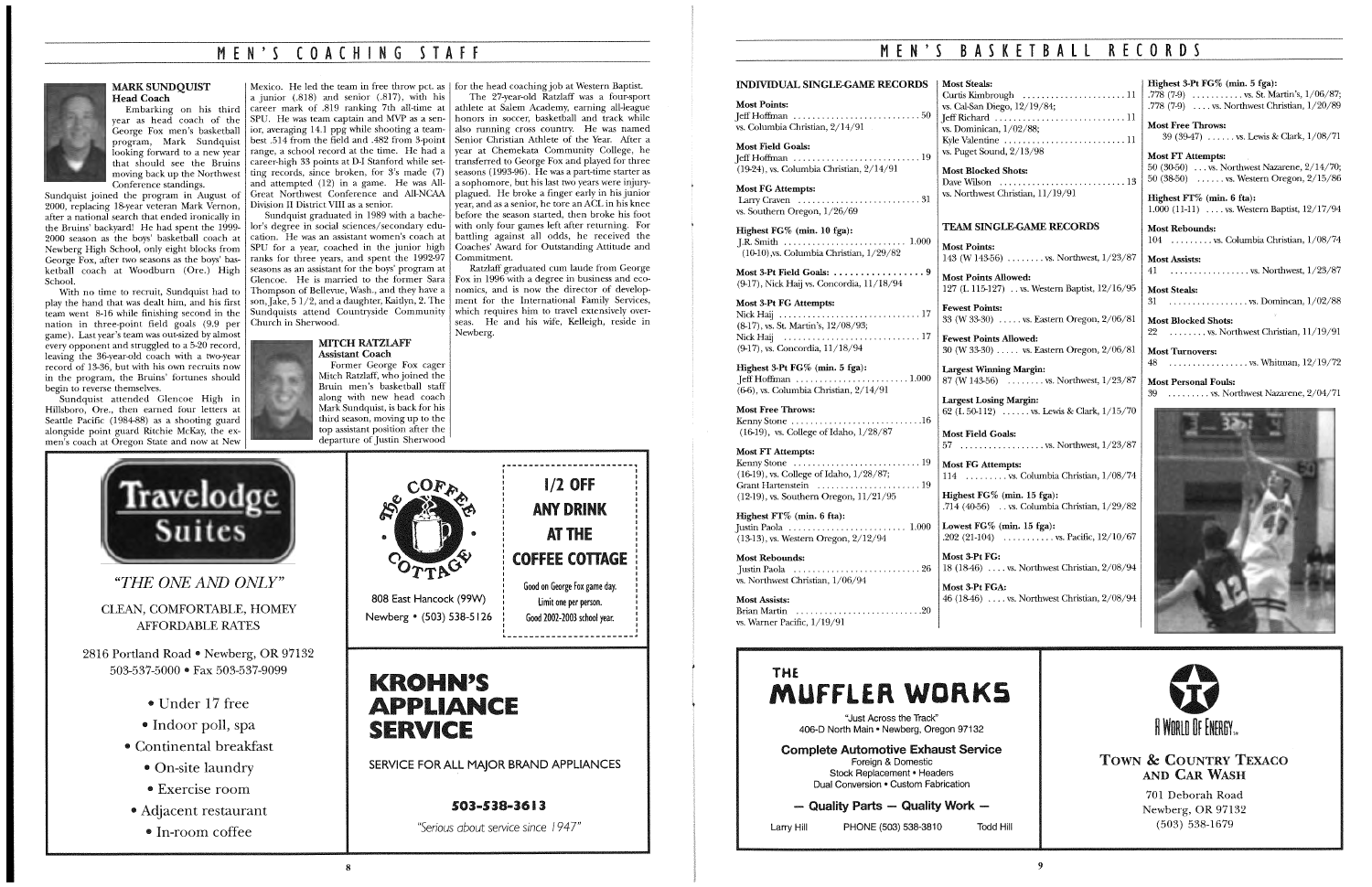

CHEERLEADING SQUAD: Back row (1-r): Amy Harris (Fr., Madras, Ore.), Jessica Nelson - Captain (Jr., Cannon Beach, Ore.), Kimberly Hayes (So., Rose Hill, Kansas). Middle row (1-r): Jennifer Loveless (Fr., Eagle Point, Ore.), Mindy Hansen (Sr., Rancho Cordova, Calif.), Katie Hall (Fr., Bend, Ore.), Gracie Morell (So., Puyallup, Wash.). Front row (1 r): Lacey Stroda (So., Monroe, Ore.), Jessica Lavarias (Fr., Central Point, Ore.). Not pictured: Darla Philips (Jr., Albany, Ore.).

Hertz Equipment Rental **Corporation** 



"Your Digital Photo Lab" Now Available "Real Photos" from your Digital Cameras! Just Bring in Your • Photo CD, • Flash or Compact Flash, • Memory Card, • Floppy disk, • CE-R, or • Zip Disk and we'll make you real photos, using a Photo Process. 4 x 6 Prints ... 45¢ Each FAST AND FRIENDlY SERVICE One Hour Quality Photo Lab • Passport 2915 Portland Rd. Newberg, OR 97132 (503) 538-2721 • Next to McDonalds



408 West First St. Newberg, OR 97132 Phone: 503-538-7352 Fax: 503.-554-9938

Newberg Travel & Cruise, Inc. 601 E. Hancock St. Newberg, OR 97132

## THE PHOTO COMPANY

Auto | Life | Home | Disability | Long Term Care Annuities 1 Retirement Planning

> Todd Williams 207 N Meridian | Newberg, OR

BRUIN NICKNAME

PEP BAND: The student-run George Fox Pep Band provides spirited entertainment for spectators before games, at timeouts, and at halftimes. Fans from visiting teams have commented that the George Fox Pep Band is the best at any Northwest Conference school!

# any Needs **One Agent** ds –<br>nt

( 503) 538-2963



**Insurance & Financial Services** 

www.countryfinancial.com



Les Schwab Tire Center Newberg (503) 538-1329

The Northwest's Largest Independent Tire Dealer OREGON-WASHINGTON-IDAHO-MONTANA-CALIFORNIA UTAH-NEVADA

# ATHLETICS PROGRAM / BRUIN

#### INTERCOlLEGIATE ATHLETICS AT GEORGE FOX

Intercollegiate athletics are an important part of George Fox University, home to one of the Northwest's most successful small-college sports programs. Winning programs, however, are accompanied by a proper balance between academics and athletics: Bruin teams are members of the Northwest Conference and compete in Division III of the National Collegiate Athletic Association (NCAA), in which need and academic ability, not athleticism, determine scholarships and financial aid.

> George Fox University's "Bruin" nickname comes from a real bear captured in 1887, two years after Pacific Academy (the University's predecessor) was established. The young cub was found in the Coast Range foothills west of Carlton after its mother was shot. It was brought to Newberg and raised for a while as a pet. After the bear grew to adulthood, it was

# Good Luck **Bruins!**



# **HOPP INSURANCE AGENCY**

At George Fox, intercollegiate athletic competition provides a practical application of what is learned in classrooms and practices. Studentathletes compete for conference and national titles at a Christ-centered university where professors and coaches help them grow in mind, body and spirit. The values of athletics are integrated with the goals of Christian higher education in a process that includes physical conditioning, managing emotions, courage, teamwork, cooperation, and being gracious in winning and losing.

George Fox's traditional undergraduate students participate in these sports. Their records over the years serve as shining testimonies to the administration's conviction that an institution can play for the glory of God, follow the rules and ethics of its governing organizations, and be successful on the fields and courts of competi-

tion at the same time.

The University features 13 varsity sports, seven for women (volleyball, soccer, cross country, basketball, softball, tennis, and outdoor track and field) and six for men (soccer, cross country, basketball, baseball, tennis, and outdoor track and field). More than 15 percent of given to Professor Roy Hartley, who kept it in a

Consider these facts: George Fox has earned district or conference titles in 10 sports during the last decade; George Fox athletes have earned over 300 All-America and All-America Scholar-Athlete honors; Seven of the

11 coaches on staff have been named disaccumulating over 1,300 wins.

trict or conference "Coach of the Year" at least once; and George Fox coaches have held their positions for an average of almost nine years, together

### WHY THE "BRUINS"?

pit in Hess Creek Canyon, south of campus. When the bruin escaped one too many times, it was turned into steak for the dining table, and the bearskin was preserved on a frame and displayed in an early campus museum. By the 1930s, the hide had deteriorated and eventually it was taken to a furnace room to be destroyed. The framework proved to be a problem in dismantling, however, and the pelt was left standing in a comer.

Some students "rescued" the old bearskin and later began skirmishes over its ownership, a tradition that continues today. Though the orig-

inal hide has long since been destroyed, "Bruin Junior" has reappeared in various forms over the years and is fought over periodically in class competitions. According to the rules, which have been passed down for decades, the class that is able to drag the Bruin replica off campus is declared the rightful owner until the next time it is displayed or "flashed" on campus.

Today's version of Bruin Junior - a leather "teddy bear" designed to withstand the rigors of competition over ownership - has traveled to Europe and Australia, and stories abound of creative flashings and the spirited "brawls" that ensued. Only time will tell when the next flashing will occur and this longstanding tradition will resume.





804 E. First Street • Newberg 503-538-3421 • Fax: 503-538-2901 • 1-800-246-3421